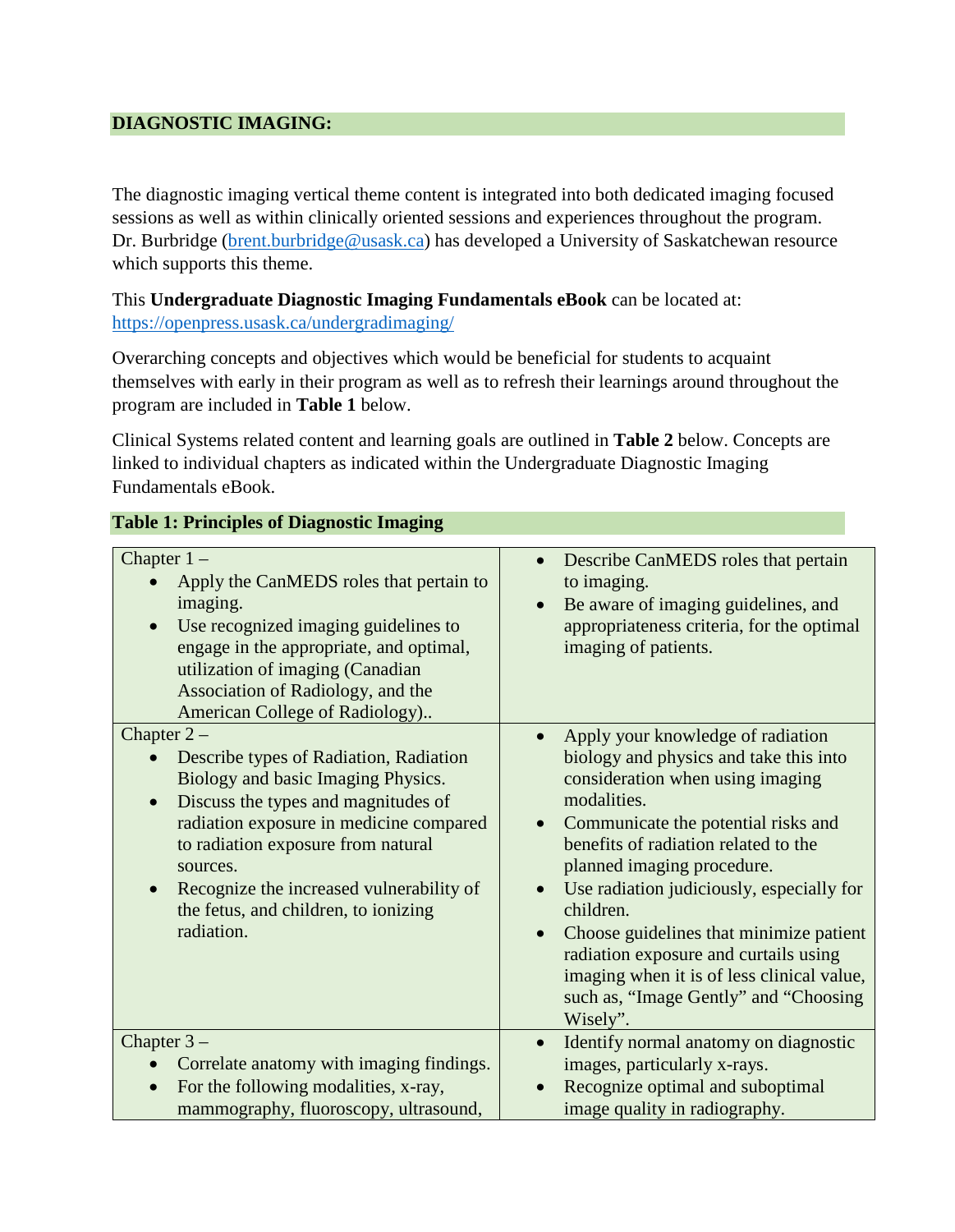| digital subtraction angiography (DSA),<br>CT, and MRI the student will be able to:<br>Explain the basic physical<br>$\circ$<br>principles of image formation<br>Discuss the relative and absolute<br>$\Omega$<br>contraindications for imaging<br>Describe the main types of<br>$\circ$<br>ultrasound probes<br>Describe the Hounsfield unit<br>$\Omega$<br>scale for CT | Recognize the technological elements<br>displayed when encountering an image<br>(PA chest x-ray, lung level/window CT,<br>$etc.$ ).<br>Relate the strengths and weaknesses of<br>different imaging modalities and be<br>able to determine the optimal imaging<br>modality for your patient.       |
|--------------------------------------------------------------------------------------------------------------------------------------------------------------------------------------------------------------------------------------------------------------------------------------------------------------------------------------------------------------------------|---------------------------------------------------------------------------------------------------------------------------------------------------------------------------------------------------------------------------------------------------------------------------------------------------|
| Chapter $4-$<br>Evaluate the indications for contrast<br>media for imaging examinations.<br>Describe the risks and side effects of<br>contrast media.                                                                                                                                                                                                                    | Identify if a Fluoroscopy or CT study is<br>contrast-enhanced.<br>Communicate the risks and benefits of<br>contrast media for common<br>examinations.                                                                                                                                             |
| Chapter $5-$<br>Recognize normal anatomy seen on x-<br>rays.<br>Develop a personal strategy for<br>reviewing common imaging<br>examinations to ensure that pertinent<br>anatomy is not overlooked.                                                                                                                                                                       | Identify specific normal anatomy on<br>imaging.<br>Demonstrate an approach to reviewing<br>x-ray examinations.<br>Begin to use appropriate terminology to<br>describe abnormalities on x-rays i.e.<br>opacity, nodule, etc.<br>Begin to use recognized terminology to<br>describe bone fractures. |

## **Table 2: Clinical Module and Experience Related Diagnostic Imaging Curriculum**

| Year $1$ ,<br>Term 2 | Chapter $8-$<br>Recognize normal cardiac<br>$\bullet$<br>anatomy seen on chest<br>radiography<br>Discuss the key imaging<br>$\bullet$<br>findings for aortic aneurysm<br>and the classification of aortic<br>dissection.<br>• Correlate the pathophysiology<br>of heart failure with common<br>x-ray findings. | $\bullet$<br>$\bullet$<br>$\bullet$<br>$\bullet$ | Identify cardiac chambers forming<br>the cardiac silhouette on chest<br>radiography.<br>Recognize cardiac enlargement on<br>a chest x-ray.<br>Recognize aortic enlargement that<br>may be due to aneurysm or<br>dissection.<br>Recognize radiographic findings<br>of congestive heart failure. |
|----------------------|----------------------------------------------------------------------------------------------------------------------------------------------------------------------------------------------------------------------------------------------------------------------------------------------------------------|--------------------------------------------------|------------------------------------------------------------------------------------------------------------------------------------------------------------------------------------------------------------------------------------------------------------------------------------------------|
|                      | Chapter $9-$<br>Describe key anatomic<br>$\bullet$<br>structures and common<br>abnormal signs that suggest<br>abnormalities on the chest x-<br>ray.                                                                                                                                                            | $\bullet$                                        | Identify the following structures<br>on postero-anterior (PA) and<br>lateral chest radiographs: lobes<br>and fissures of the lung, trachea,<br>main bronchi, cardiac atria and                                                                                                                 |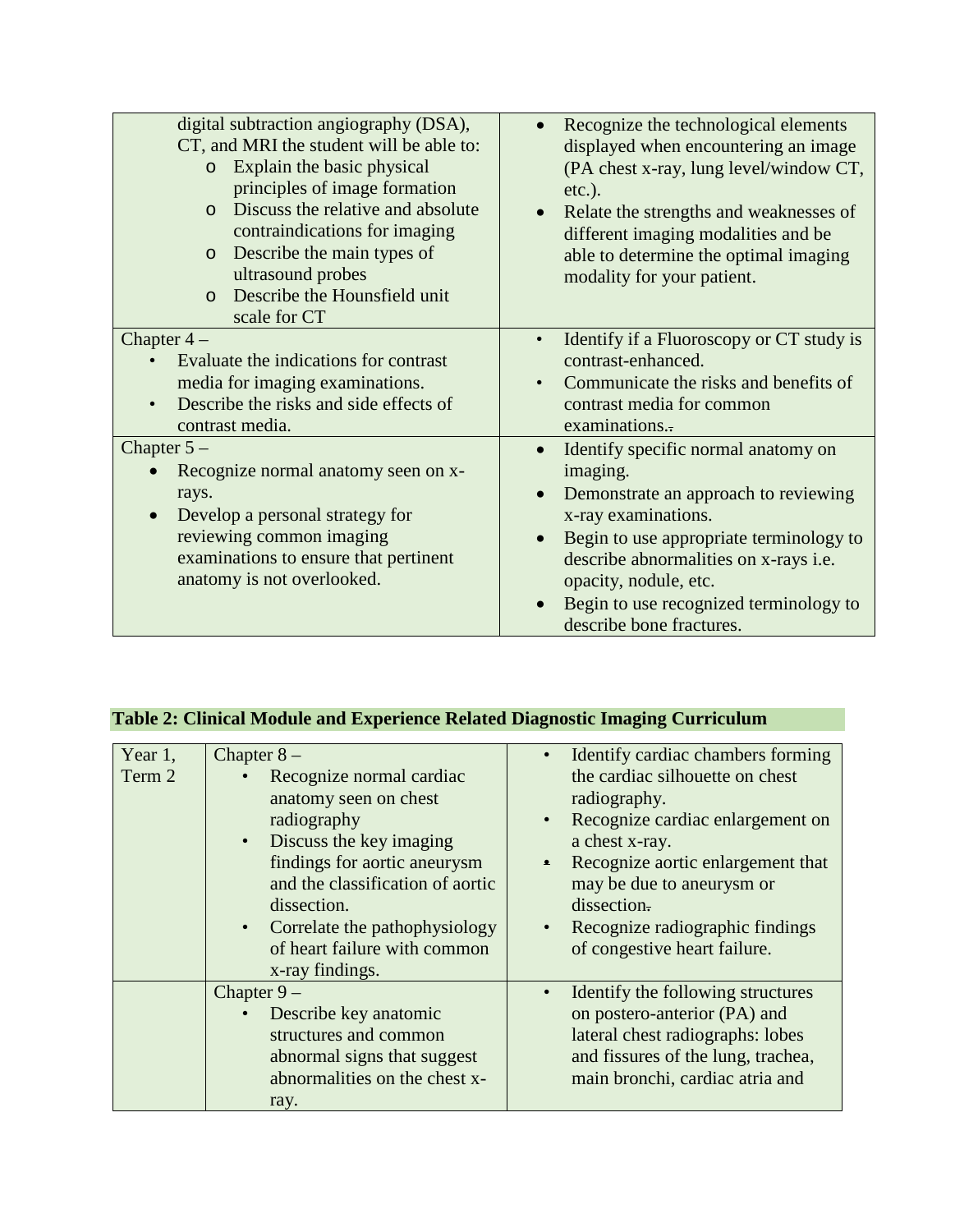|         | Discuss the terminology used<br>$\bullet$ | ventricles, pulmonary arteries,             |
|---------|-------------------------------------------|---------------------------------------------|
|         | to describe imaging patterns              | aorta, diaphragm.                           |
|         | on chest x-rays.                          | Identify common signs on the<br>$\bullet$   |
|         | Describe the imaging<br>$\bullet$         | chest x-ray: silhouette, air                |
|         | appearances of various                    | bronchogram, deep sulcus.                   |
|         | monitoring and support                    | Identify common abnormalities               |
|         | devices.                                  | seen on chest x-rays :                      |
|         | Recognize common diseases<br>$\bullet$    | consolidation, atelectasis, nodules,        |
|         | of the chest that may require             | masses, lucencies, and opacities.           |
|         | imaging for diagnosis and                 | Identify proper positioning of the          |
|         | management.                               | following monitoring and support            |
|         |                                           | devices: endotracheal tube, central         |
|         |                                           | venous catheter, and nasogastric            |
|         |                                           | tube.                                       |
|         |                                           |                                             |
|         |                                           | Recognize and understand basic              |
|         |                                           | elements of imaging reports and             |
|         |                                           | imaging examinations depicting:             |
|         |                                           | o Atelectasis                               |
|         |                                           | o Lobar and lung collapse                   |
|         |                                           | Pleural effusion<br>$\circ$                 |
|         |                                           | o Pneumonia                                 |
|         |                                           | Pneumothorax/Tension<br>$\circ$             |
|         |                                           | Pneumothorax                                |
|         |                                           | Emphysema<br>$\circ$                        |
|         |                                           | Solitary lung nodule/mass<br>$\circ$        |
|         |                                           | Multiple lung nodules<br>$\circ$            |
|         |                                           | o Pulmonary thromboembolism                 |
|         | Chapter $10-$                             | Recognize and understand basic<br>$\bullet$ |
|         | Recognize common diseases                 | elements of imaging reports and             |
|         | of the gastrointestinal and               | imaging examinations depicting:             |
|         | abdominal system that may                 | o Cholecystitis                             |
|         | require imaging for diagnosis             | Intestinal<br>$\circ$                       |
|         | and management.                           | perforation/pneumoperitoneum                |
|         |                                           | <b>Ileus</b><br>$\circ$                     |
|         |                                           | <b>Intestinal obstruction</b><br>$\circ$    |
|         |                                           | Appendicitis<br>$\circ$                     |
|         |                                           | Diverticulitis<br>$\circ$                   |
|         |                                           | <b>Toxic Megacolon</b><br>$\circ$           |
|         |                                           | Liver tumors (primary vs.<br>$\circ$        |
|         |                                           | secondary)                                  |
|         |                                           | Jaundice                                    |
|         |                                           | $\circ$<br>$\bullet$                        |
| Year 2, | Chapter $6-$                              | Recognize and understand basic              |
| Term 1  | Recognize common diseases                 | elements of imaging reports and             |
|         | of the nervous system that                | imaging examinations depicting:             |
|         | may require imaging for                   | Intracranial hemorrhage<br>$\circ$          |
|         | diagnosis and management.                 | Ischemic stroke<br>$\circ$                  |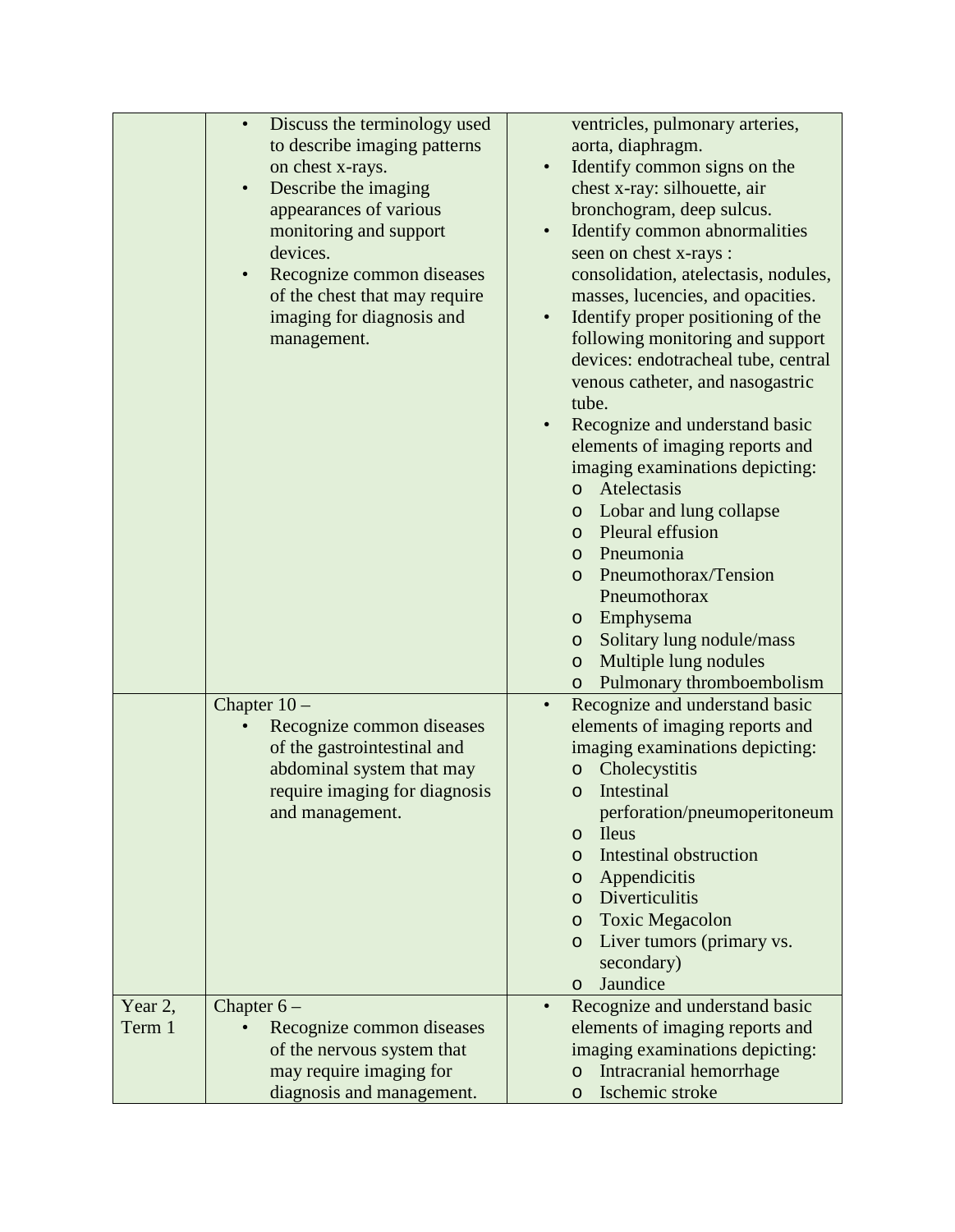|                                            | Tumors of the brain<br>$\circ$                |
|--------------------------------------------|-----------------------------------------------|
|                                            | Hydrocephalus<br>O                            |
|                                            | Low back pain<br>$\circ$                      |
|                                            | Spine fractures<br>$\circ$                    |
| Chapter $11-$                              | Recognize and understand basic<br>$\bullet$   |
| Recognize how the female                   | elements of imaging reports and               |
| reproductive organs change                 | imaging examinations depicting:               |
| with age and during                        | <b>Normal Pregnancy</b><br>$\circ$            |
| pregnancy.                                 | Benign and Malignant tumors<br>$\circ$        |
|                                            | of the female reproductive                    |
|                                            | organs                                        |
|                                            | <b>Ectopic Pregnancy</b><br>$\circ$           |
|                                            | Placenta Previa<br>$\circ$                    |
|                                            |                                               |
| Chapter 14 -                               | Recognize and understand basic                |
| Describe imaging findings                  | elements of imaging reports and               |
| related to trauma and                      | imaging examinations depicting:               |
| common arthritides.                        | Clavicle fractures and<br>$\Omega$            |
|                                            | acromioclavicular dislocation                 |
|                                            | Acromioclavicular dislocation<br>$\circ$      |
|                                            | Rotator cuff injuries<br>$\circ$              |
|                                            | Glenohumeral dislocation with<br>$\circ$      |
|                                            | associated fractures (anterior                |
|                                            | and posterior)                                |
|                                            | Elbow fractures (radial head)<br>$\circ$      |
|                                            | Hand and Wrist fractures<br>$\circ$           |
|                                            | (thumb, fifth metacarpal,                     |
|                                            | scaphoid bone, distal radius)                 |
|                                            | Pelvic fractures<br>$\circ$                   |
|                                            | Hip fractures (femoral neck,<br>$\circ$       |
|                                            | intertrochanteric)                            |
|                                            | Knee fractures (tibial plateau)<br>$\circ$    |
|                                            | Ankle fractures<br>$\circ$                    |
|                                            | Degenerative joint disease<br>$\circ$         |
|                                            | (osteoarthritis)                              |
|                                            | Other arthritic conditions<br>$\circ$         |
| Chapter $15-$                              | Recognize that pediatric anatomy<br>$\bullet$ |
| Discuss the pediatric                      | has unique appearances on                     |
| anatomic and physiologic                   | imaging i.e. organ size, bone                 |
| changes with age.                          | epiphyses, etc.                               |
| Discuss when to refer a child<br>$\bullet$ | Recognize and understand basic                |
| for imaging.                               | elements of imaging reports and               |
| Recognize the typical imaging<br>$\bullet$ | imaging examinations depicting:               |
| manifestations of accidental               | Accidental and non-accidental<br>$\Omega$     |
| and non-accidental trauma.                 | skeletal trauma – including                   |
|                                            | growth plate injuries                         |
|                                            |                                               |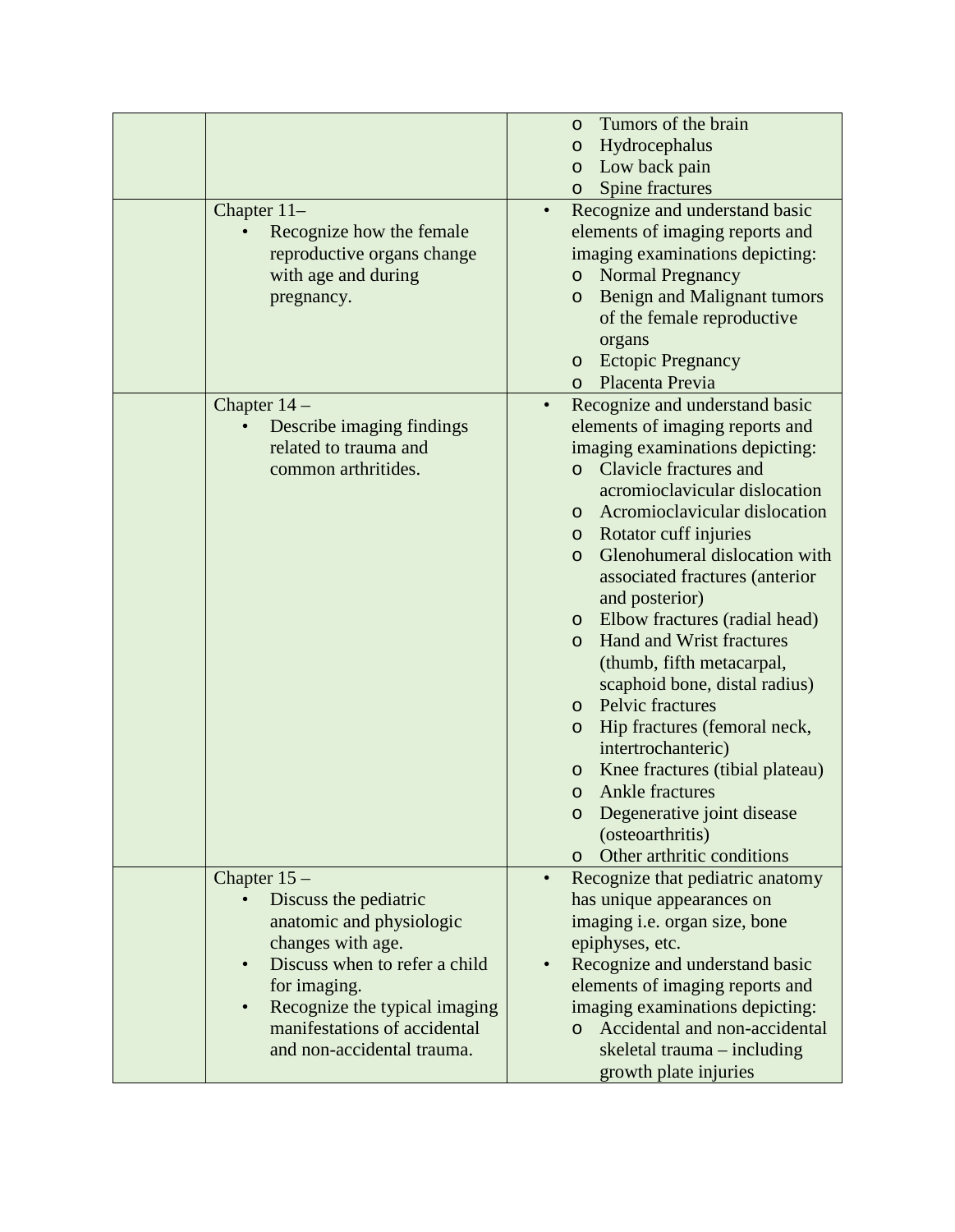|                    | Chapter $16-$<br>Recognize common diseases<br>of the kidneys, ureters,<br>bladder, prostate, seminal<br>vesicles and testes.                                                                                                                                                                                                                                                                | o Foreign body<br>ingestion/aspiration<br>Urinary tract infection with<br>$\circ$<br>vesico-ureteral reflux<br>o Pyloric Stenosis<br>Recognize and understand basic<br>$\bullet$<br>elements of imaging reports and<br>imaging examinations depicting:<br>Urinary tract obstruction<br>$\circ$<br>Renal tumors – Indeterminate<br>$\Omega$<br>renal mass<br>o Lower urinary tract symptoms<br><b>Testicular tumors</b><br>$\Omega$<br><b>Testicular torsion</b><br>$\circ$ |
|--------------------|---------------------------------------------------------------------------------------------------------------------------------------------------------------------------------------------------------------------------------------------------------------------------------------------------------------------------------------------------------------------------------------------|----------------------------------------------------------------------------------------------------------------------------------------------------------------------------------------------------------------------------------------------------------------------------------------------------------------------------------------------------------------------------------------------------------------------------------------------------------------------------|
| Year 2,<br>Term 2  | Chapter $7-$<br>Discuss the main breast<br>imaging techniques.<br>Recognize the difference<br>between breast screening and<br>a diagnostic work-up.<br>Recognize when to refer a<br>patient for mammography and<br>breast ultrasound, for<br>assessment of a palpable<br>breast abnormality.<br>Describe the ACR-BiRads<br>Classification and how it<br>affects management of a<br>patient. | Communicate the benefits and<br>risks associated with<br>mammography and breast<br>ultrasound.<br>Recognize and understand basic<br>elements of imaging reports and<br>imaging examinations depicting<br>breast abnormalities.                                                                                                                                                                                                                                             |
|                    | Chapter $12-$<br>Recognize common diseases<br>of the head and neck that may<br>require imaging for diagnosis<br>and management.                                                                                                                                                                                                                                                             | Recognize and understand basic<br>$\bullet$<br>elements of imaging reports and<br>imaging examinations depicting:<br><b>Thyroid Nodule</b><br>$\circ$<br><b>Facial Fractures</b><br>$\circ$<br>Sinusitis/Mastoiditis<br>$\circ$<br><b>Retropharyngeal Abscess</b><br>$\circ$<br>Epiglottitis - Child<br>$\circ$                                                                                                                                                            |
| Year<br>$3$ Year 4 | Chapter $13-$<br>Recognize that Vascular and<br><b>Interventional Radiology</b><br>plays an important role in<br>patient diagnosis and<br>treatment.                                                                                                                                                                                                                                        | Discuss the indications,<br>$\bullet$<br>contraindications, and limitations<br>for the following vascular and<br>interventional imaging procedures:<br>Angiography<br>$\circ$<br>Percutaneous needle biopsy<br>$\circ$<br>Percutaneous fluid drainage<br>$\circ$<br>(thoracentesis, paracentesis,<br>abscess drainage)                                                                                                                                                     |